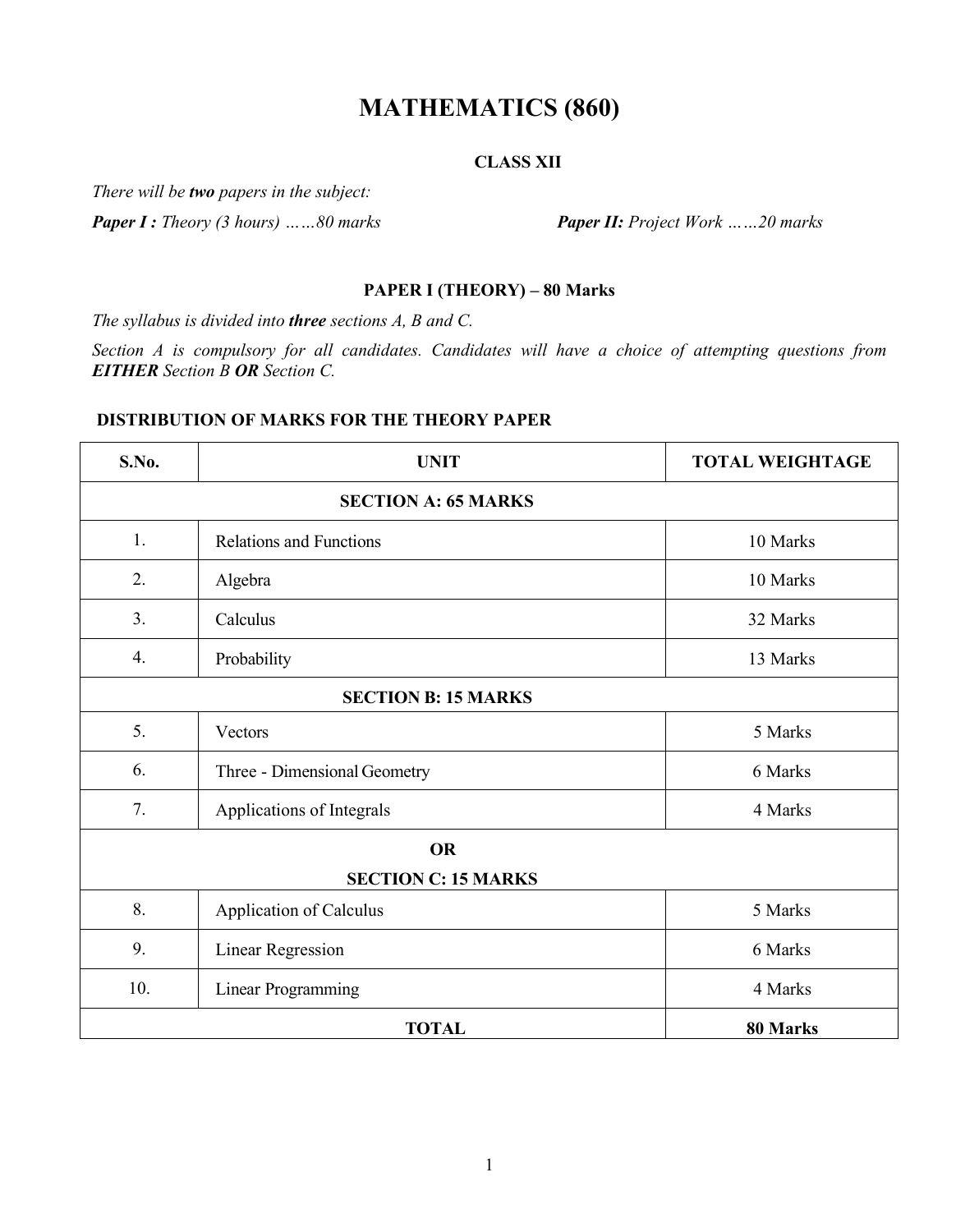#### **SECTION A**

#### **1**. **Relations and Functions**

- (i) Types of relations: reflexive, symmetric, transitive and equivalence relations. One to one and onto functions, inverse of a function.
	- *Relations as:*
		- *Relation on a set A*
		- *Identity relation, empty relation, universal relation.*
		- *Types of Relations: reflexive, symmetric, transitive and equivalence relation.*
	- *Functions:*
		- *As special relations, concept of writing "y is a function of*  $x$ *" as y =*  $f(x)$ .
		- *Types: one to one, many to one, into, onto.*
		- *Real Valued function.*
		- *Domain and range of a function.*
		- *Conditions of invertibility.*
		- *Invertible functions (algebraic functions only).*
- (ii) Inverse Trigonometric Functions

Definition, domain, range, principal value branch. Elementary properties of inverse trigonometric functions.

- *Principal values.*
- *sin-1 x, cos-1 x, tan-1 x etc. and their graphs.*

$$
-\sin^{-1}x = \cos^{-1}\sqrt{1-x^2} = \tan^{-1}\frac{x}{\sqrt{1-x^2}}.
$$

$$
-\sin^{-1}x = \csc^{-1}\frac{1}{x}; \sin^{-1}x + \cos^{-1}x = \frac{\pi}{2} \text{ and}
$$
  
similar relations for  $\cot^{-1}x$ ,  $\tan^{-1}x$ , etc.

$$
\sin^{-1} x \pm \sin^{-1} y = \sin^{-1} \left( x \sqrt{1 - y^2} \pm y \sqrt{1 - x^2} \right)
$$
  
\n
$$
\cos^{-1} x \pm \cos^{-1} y = \cos^{-1} \left( xy \mp \sqrt{1 - y^2} \sqrt{1 - x^2} \right)
$$
  
\nsimilarly  $\tan^{-1} x + \tan^{-1} y = \tan^{-1} \frac{x + y}{1 - xy}, xy < 1$   
\n $\tan^{-1} x - \tan^{-1} y = \tan^{-1} \frac{x - y}{1 + xy}, xy > -1$ 

- *Formulae for 2sin-1 x, 2cos-1 x, 2tan-1 x, 3tan-1 x etc. and application of these formulae.*

#### **2. Algebra**

Matrices and Determinants

(i) Matrices

Concept, notation, order, equality, types of matrices, zero and identity matrix, transpose of a matrix, symmetric and skew symmetric matrices. Operation on matrices: Addition and multiplication and multiplication with a scalar. Simple properties of addition, multiplication and scalar multiplication. Noncommutativity of multiplication of matrices and existence of non-zero matrices whose product is the zero matrix (restrict to square matrices of order upto 3). Invertible matrices and proof of the uniqueness of inverse, if it exists (here all matrices will have real entries).

(ii) Determinants

Determinant of a square matrix (up to 3 x 3) matrices), properties of determinants, minors, co-factors and applications of determinants in finding the area of a triangle. Adjoint and inverse of a square matrix. Solving system of linear equations in two or three variables (having unique solution) using inverse of a matrix.

- *Types of matrices (m*  $\times$  *n; m, n*  $\leq$  3), *order; Identity matrix, Diagonal matrix.*
- *Symmetric, Skew symmetric.*
- *Operation – addition, subtraction, multiplication of a matrix with scalar, multiplication of two matrices (the compatibility).*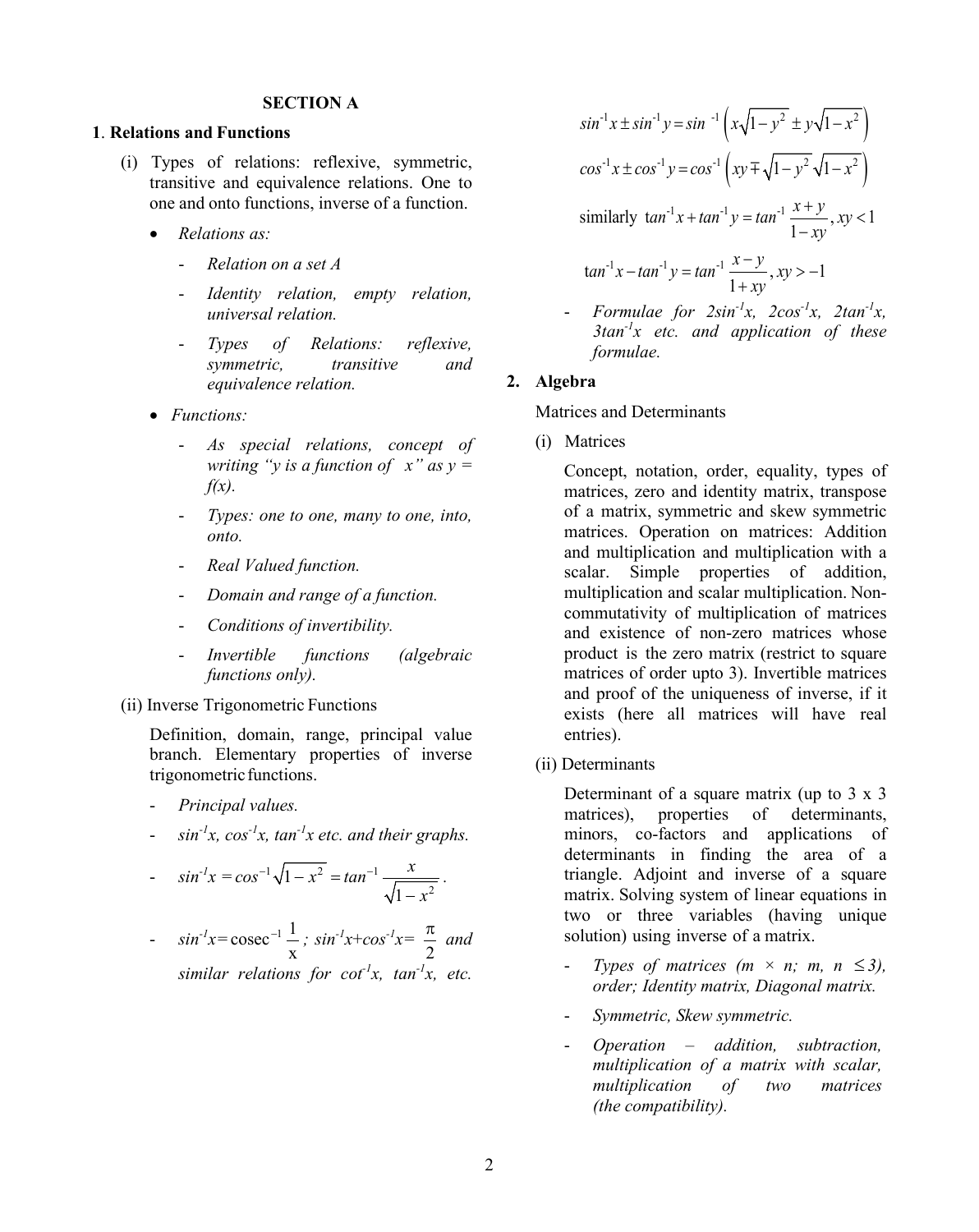*E.g.* 
$$
\begin{bmatrix} 1 & 1 \\ 0 & 2 \\ 1 & 1 \end{bmatrix} \begin{bmatrix} 1 & 2 \\ 2 & 2 \end{bmatrix} = AB(say) \text{ but } BA \text{ is}
$$

*not possible.*

- *Singular and non-singular matrices.*
- *Existence of two non-zero matrices whose product is a zero matrix.*

$$
Inverse (2 \times 2, 3 \times 3) A^{-1} = \frac{Adj A}{|A|}
$$

• *Martin's Rule (i.e. using matrices)*  $a_1x + b_1y + c_1z = d_1$  $a_2x + b_2y + c_2z = d_2$  $a_3x + b_3y + c_3z = d_3$ 

$$
A = \begin{bmatrix} a_1 & b_1 & c_1 \\ a_2 & b_2 & c_2 \\ a_3 & b_3 & c_3 \end{bmatrix} B = \begin{bmatrix} d_1 \\ d_2 \\ d_3 \end{bmatrix} X = \begin{bmatrix} x \\ y \\ z \end{bmatrix}
$$

$$
AX = B \implies X = A^{-1}B
$$

*Problems based on above.*

• *Determinants*

- *Order.*

- - *Minors.*
- - *Cofactors.*
- *Expansion.*
- *Properties of determinants. Problems based on properties of determinants.*

#### **3. Calculus**

(i) Continuity, Differentiability and Differentiation. Continuity and differentiability, derivative of composite functions, chain rule, derivatives of inverse<br>trigonometric functions, derivative of trigonometric functions, derivative of implicit functions. Concept of exponential and logarithmic functions.

Derivatives of logarithmic and exponential<br>functions. Logarithmic differentiation. functions. Logarithmic differentiation,<br>derivative of functions expressed in of functions expressed in parametric forms. Second order derivatives.

- *Continuity*
	- *Continuity of a function at a point x = a.*
	- *Continuity of a function in an interval.*
	- *Algebra of continues function.*
	- *Removable discontinuity.*
- *Differentiation*
	- *Concept of continuity and differentiability of*  $|x|$ *, [x], etc.*
	- *Derivatives of trigonometric functions.*
	- *Derivatives of exponential functions.*
	- *Derivatives of logarithmic functions.*
	- *Derivatives of inverse trigonometric functions - differentiation by means of substitution.*
	- *Derivatives of implicit functions.*
	- *Derivatives of functions using chain rule.*
	- *Derivatives of Parametric functions.*
	- *Differentiation of a function with respect to another function e.g. differentiation of sinx<sup>3</sup> with respect to x<sup>3</sup> .*
	- *Logarithmic Differentiation - Finding dy/dx when*  $y = x^{x^x}$ .
	- *Successive differentiation up to 2nd order.*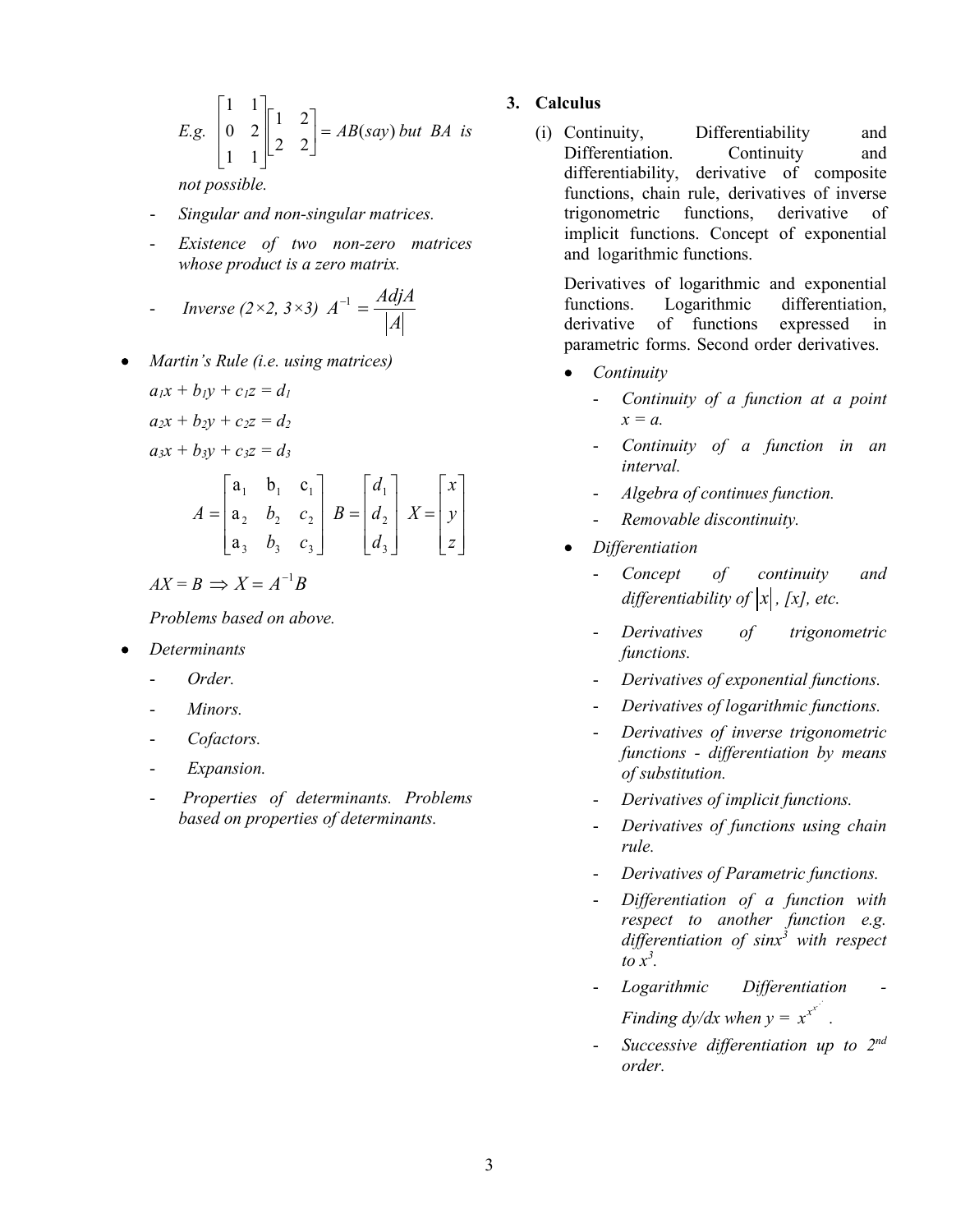(ii) Applications of Derivatives

Applications of derivatives: rate of change of bodies, increasing/decreasing functions, tangents and normals, maxima and minima (first derivative test motivated geometrically and second derivative test given as a provable tool). Simple problems (that illustrate basic principles and understanding of the subject as well as reallife situations).

- *Equation of Tangent and Normal*
- *Rate measure.*
- *Increasing and decreasing functions.*
- *Maxima and minima.*
	- *Stationary/turning points.*
	- *Absolute maxima/minima*
	- *local maxima/minima*
	- *First derivatives test and second derivatives test*
	- *Application problems based on maxima and minima.*
- (iii) Integrals

Integration as inverse process of differentiation. Integration of a variety of functions by substitution, by partial fractions and by parts, Evaluation of simple integrals of the following types and problems based on them.

Fundamental Theorem of Calculus (without proof). Basic properties of definite integrals and evaluation of definite integrals.

- *Indefinite integral*
- *Integration as the inverse of differentiation.*
- *Anti-derivatives of polynomials and functions*  $(ax +b)^n$ , *sinx*, *cosx*, *sec*<sup>2</sup>*x*, *cosec<sup>2</sup> x etc .*
- *Integrals of the type sin<sup>2</sup>x, sin<sup>3</sup>x, sin<sup>4</sup> x, cos<sup>2</sup> x, cos<sup>3</sup> x, cos<sup>4</sup> x.*
- *Integration of 1/x, e<sup>x</sup> .*
- *Integration by substitution.*
- *Integrals of the type f'*  $(x)[f(x)]^n$ ,  $\frac{r(x)}{(x)}$ . *f x f x* ′
- Integration of tanx, cotx, secx, *cosecx.*
- *Integration by parts.*
- *Integration using partial fractions. Expressions of the form*  $\frac{f(x)}{g(x)}$  $\left( x\right)$ *g x*  $\frac{f(x)}{f(x)}$  when *degree of f(x) < degree of g(x)*

E.g. 
$$
\frac{x+2}{(x-3)(x+1)} = \frac{A}{x-3} + \frac{B}{x+1}
$$

$$
\frac{x+2}{(x-2)(x-1)^2} = \frac{A}{x-1} + \frac{B}{(x-1)^2} + \frac{C}{x-2}
$$

$$
\frac{x+1}{(x^2+3)(x-1)} = \frac{Ax+B}{x^2+3} + \frac{C}{x-1}
$$

When degree of 
$$
f(x) \ge
$$
 degree of  $g(x)$ ,  
e.g. 
$$
\frac{x^2 + 1}{x^2 + 3x + 2} = 1 - \left(\frac{3x + 1}{x^2 + 3x + 2}\right)
$$

• *Integrals of the type:*

*forms.*

$$
\int \frac{dx}{x^2 \pm a^2}, \int \frac{dx}{\sqrt{x^2 \pm a^2}}, \int \frac{px+q}{ax^2 + bx + c} dx, \int \frac{px+q}{\sqrt{ax^2 + bx + c}} dx
$$
  
and 
$$
\int \sqrt{a^2 \pm x^2} dx, \int \sqrt{x^2 - a^2} dx,
$$

 $\int \sqrt{ax^2 + bx + c} \, dx$ ,  $\int (px + q) \sqrt{ax^2 + bx + c} \, dx$ , *integrations reducible to the above*

$$
\int \frac{dx}{a \cos x + b \sin x},
$$
\n
$$
\int \frac{dx}{a + b \cos x}, \int \frac{dx}{a + b \sin x}, \int \frac{dx}{a \cos x + b \sin x + c},
$$
\n
$$
\int \frac{(a \cos x + b \sin x)dx}{c \cos x + d \sin x},
$$
\n
$$
\int \frac{dx}{a \cos^2 x + b \sin^2 x + c}
$$
\n
$$
\int \frac{1 \pm x^2}{1 + x^4} dx,
$$
\n
$$
\int \frac{dx}{1 + x^4}, \int \sqrt{\tan x} dx, \int \sqrt{\cot x} dx \text{ etc.}
$$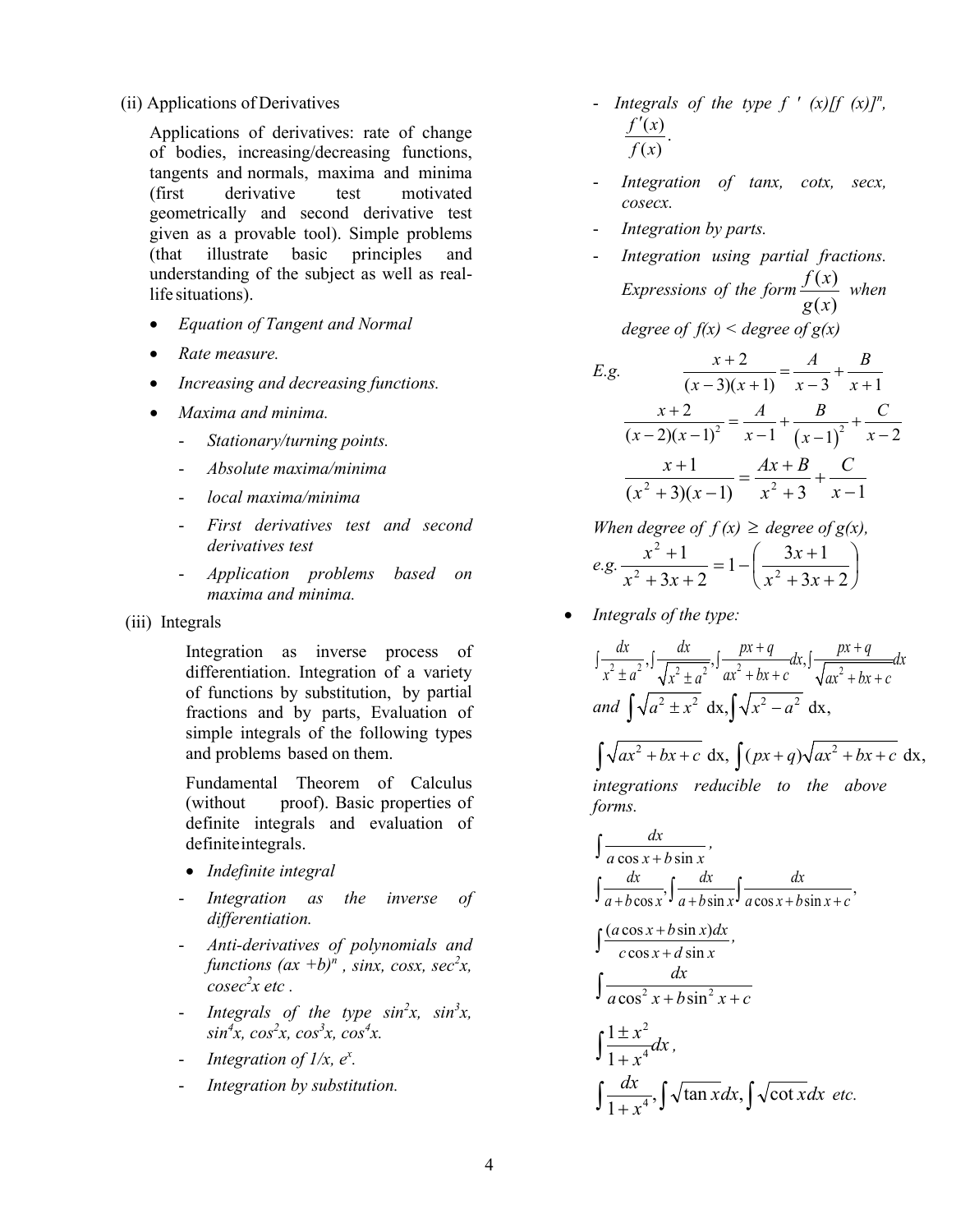- *Definite Integral*
	- *Fundamental theorem of calculus (without proof)*
	- *Properties of definite integrals.*
	- *Problems based on the following properties of definite integrals are to be covered.*

$$
\int_{a}^{b} f(x)dx = \int_{a}^{b} f(t)dt
$$
\n
$$
\int_{a}^{b} f(x)dx = -\int_{b}^{a} f(x)dx
$$
\n
$$
\int_{a}^{b} f(x)dx = \int_{a}^{c} f(x)dx + \int_{c}^{b} f(x)dx
$$
\nwhere  $a < c < b$ \n
$$
\int_{a}^{b} f(x)dx = \int_{a}^{b} f(a+b-x)dx
$$
\n
$$
\int_{0}^{a} f(x)dx = \int_{0}^{a} f(a-x)dx
$$
\n
$$
\int_{0}^{a} f(x)dx = \int_{0}^{a} f(a-x)dx
$$
\n
$$
\int_{0}^{2a} f(x)dx = \begin{cases} 2\int_{0}^{a} f(x)dx, & \text{if } f(2a-x) = f(x) \\ 0, & \text{if } f(2a-x) = -f(x) \end{cases}
$$
\n
$$
\int_{-a}^{a} f(x)dx = \begin{cases} 2\int_{0}^{a} f(x)dx, & \text{if } f \text{ is an even function} \\ 0, & \text{if } f \text{ is an odd function} \end{cases}
$$

(iv) Differential Equations

*a*

 Definition, order and degree, general and particular solutions of a differential equation. Solution of differential equations by method of separation of variables solutions of homogeneous differential equations of first order and first degree. Solutions of linear differential equation of the type:  $\frac{dy}{dx}$ *dx* +py= q, where p and q are functions of *x* or constants.  $\frac{dx}{dx}$ *dy*  $+ px = q$ , where p and q are functions of y or constants.

- *Differential equations, order and degree.*
- *Solution of differential equations.*
- *Variable separable.*
- *Homogeneous equations.*
- $\frac{1}{dx}$  *Linear form*  $\frac{dy}{dx}$  +  $Py$  = Q where P and Q

*are functions of x only. Similarly, for dx/dy.*

*NOTE 1: Equations reducible to variable separable type are included.* 

*NOTE 2: The second order differential equations are excluded.*

#### **4***.* **Probability**

Conditional probability, multiplication theorem on probability, independent events, total probability, Bayes' theorem, Random variable and its probability distribution, mean and variance of random variable.

- *Independent and dependent events conditional events.*
- *Laws of Probability, addition theorem, multiplication theorem, conditional probability.*
- *Theorem of Total Probability.*
- *Baye's theorem.*
- *Theoretical probability distribution, probability distribution function; mean and variance of random variable.*

#### **SECTION B**

#### **5. Vectors**

Vectors and scalars, magnitude and direction of a vector. Direction cosines and direction ratios of a vector. Types of vectors (equal, unit, zero, parallel and collinear vectors), position vector of a point, negative of a vector, components of a vector, addition of vectors, multiplication of a vector by a scalar, position vector of a point dividing a line segment in a given ratio. Definition, Geometrical Interpretation, properties and application of scalar (dot) product of vectors, vector (cross) product of vectors.

- *As directed line segments.*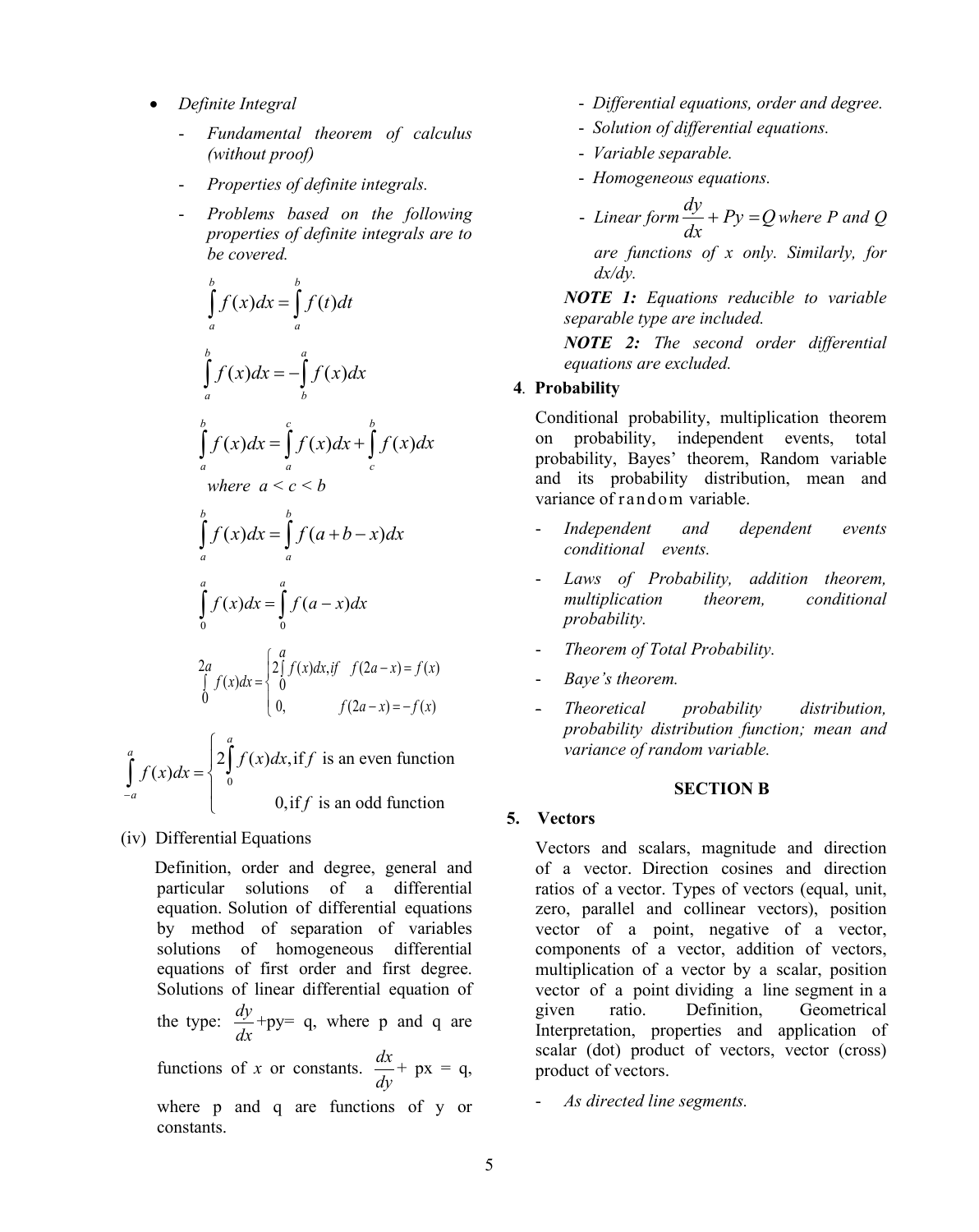- *Magnitude and direction of a vector.*
- *Types: equal vectors, unit vectors, zero vector.*
- *Position vector.*
- *Components of a vector.*
- *Vectors in two and three dimensions.*
- $\hat{i}$ ,  $\hat{j}$ ,  $\hat{k}$  as *unit vectors along the x, y and the z axes; expressing a vector in terms of the unit vectors.*
- *Operations: Sum and Difference of vectors; scalar multiplication of a vector.*
- *Section formula.*
- *Scalar (dot) product of vectors and its geometrical significance.*
- *Cross product - its properties - area of a triangle, area of parallelogram, collinear vectors.*

*NOTE: Proofs of geometrical theorems by using Vector algebra are excluded.* 

#### **6. Three - dimensional Geometry**

Direction cosines and direction ratios of a line joining two points. Cartesian equation and vector equation of a line. Cartesian and vector equation of a plane. Angle between (i) two lines, (ii) two planes, (iii) a line and a plane. Distance of a point from a plane.

- *Equation of x-axis, y-axis, z axis and lines parallel to them.*
- *Equation of xy - plane, yz – plane, zx – plane.*
- *Direction cosines, direction ratios.*
- *Angle between two lines in terms of direction cosines /direction ratios.*
- *Condition for lines to be perpendicular/ parallel.*
- *Lines*
	- *Cartesian and vector equations of a line through one and two points.*
	- *Conditions for intersection of two lines.*
	- *Distance of a point from a line.*
- *Planes*
	- *Cartesian and vector equation of a plane.*
	- *Direction ratios of the normal to the plane.*
	- *One point form.*
	- *Normal form.*
	- *Intercept form.*
	- *Distance of a point from a plane.*
	- *Intersection of the line and plane.*
	- *Angle between two planes, a line and a plane.*

#### **7. Application of Integrals**

 Application in finding the area bounded by simple curves and coordinate axes. Area enclosed between two curves.

- *Application of definite integrals area bounded by curves, lines and coordinate axes is required to be covered.* 

- *Simple curves: lines, circles/ parabolas/ ellipses (only standard forms), simple polynomial functions, modulus function.*

#### **SECTION C**

#### **8. Application of Calculus**

Application of Calculus in Commerce and Economics in the following:

- Cost function,
- average cost,
- marginal cost and its interpretation
- demand function,
- revenue function,
- marginal revenue function and its interpretation,
- Profit function and breakeven point.
- Rough sketching of the following curves: AR, MR, R, C, AC, MC and their mathematical interpretation using the concept of maxima & minima and increasing- decreasing functions.  *Self-explanatory*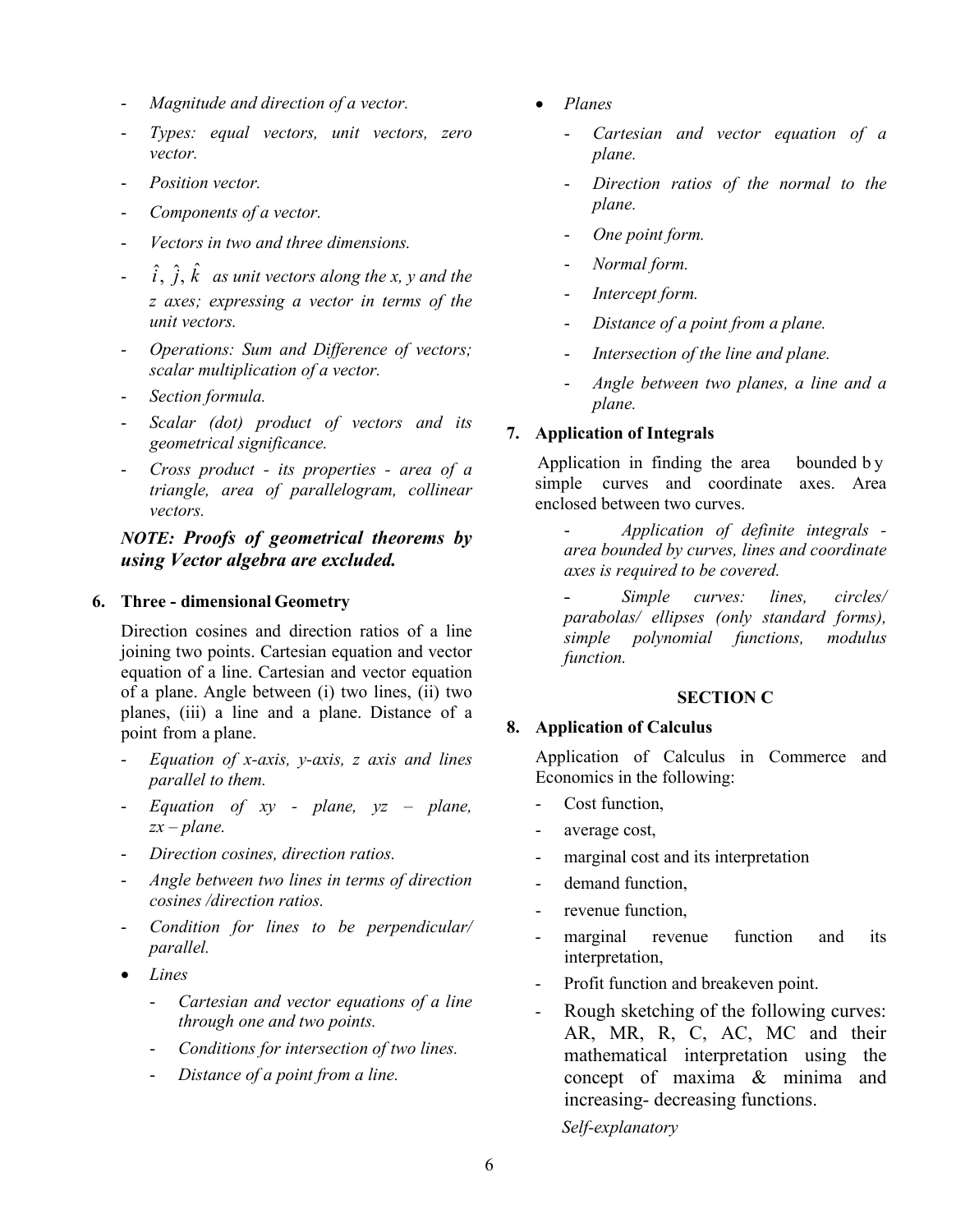**NOTE: Application involving differentiation, increasing and decreasing function and maxima and minima to be covered.**

#### **9. Linear Regression**

- Lines of regression of x on y and y on x.
- Scatter diagrams
- The method of least squares.
- Lines of best fit.
- Regression coefficient of x on y and y on x.
- $b_{xy} \times b_{yx} = r^2$ ,  $0 \le b_{xy} \times b_{yx} \le 1$
- Identification of regression equations
- Properties of regression lines.
- Estimation of the value of one variable using the value of other variable from appropriate line of regression.

 *Self-explanatory*

## **10. Linear Programming**

Introduction, related terminology such as constraints, objective function, optimization, different types of linear programming (L.P.) problems, mathematical formulation of L.P. problems, graphical method of solution for problems in two variables, feasible and infeasible regions (bounded and unbounded), feasible and infeasible solutions, optimal feasible solutions (up to three non-trivialconstraints).

*Introduction, definition of related terminology such as constraints, objective function, optimization, advantages of linear programming; limitations of linear programming; application areas of linear programming; different types of linear programming (L.P.) problems, mathematical formulation of L.P problems, graphical method of solution for problems in two variables, feasible and infeasible regions, feasible and infeasible solutions, optimum feasible solution.*

## *Note: Transportation problem is excluded.*

## **PAPER II – PROJECT WORK – 20 Marks**

Candidates will be expected to have completed **two** projects, one from Section A and one from *either* Section B **or** Section C.

**The project work will be assessed by the subject teacher and a Visiting Examiner appointed locally and approved by the Council.**

Mark allocation for **each** Project [10 marks]:

| Overall format                 | 1 mark   |
|--------------------------------|----------|
| Content                        | 4 marks  |
| Findings                       | 2 marks  |
| Viva-voce based on the Project | 3 marks  |
| <b>Total</b>                   | 10 marks |

## **List of suggested assignments for Project Work:**

## **Section A**

- 1. Using a graph, demonstrate a function which is one-one but not onto.
- 2. Using a graph demonstrate a function which is invertible.
- 3. Draw the graph of  $y = \sin^{-1} x$  (or any other inverse trigonometric function), using the graph of  $y = \sin x$  (or any other relevant trigonometric function). Demonstrate the concept of mirror line (about  $y = x$ ) and find its domain and range.
- 4. Explore the principal value of the function  $\sin^{-1} x$  (or any other inverse trigonometric function) using a unit circle.
- 5. Find the derivatives of a determinant of the order of 3 x 3 and verify the same by other methods.
- 6. Verify the consistency of the system of three linear equations of two variables and verify the same graphically. Give its geometrical interpretation.
- 7. For a dependent system (non-homogeneous) of three linear equations of three variables, identify infinite number of solutions.
- 8. Explain the concepts of increasing and decreasing functions, using geometrical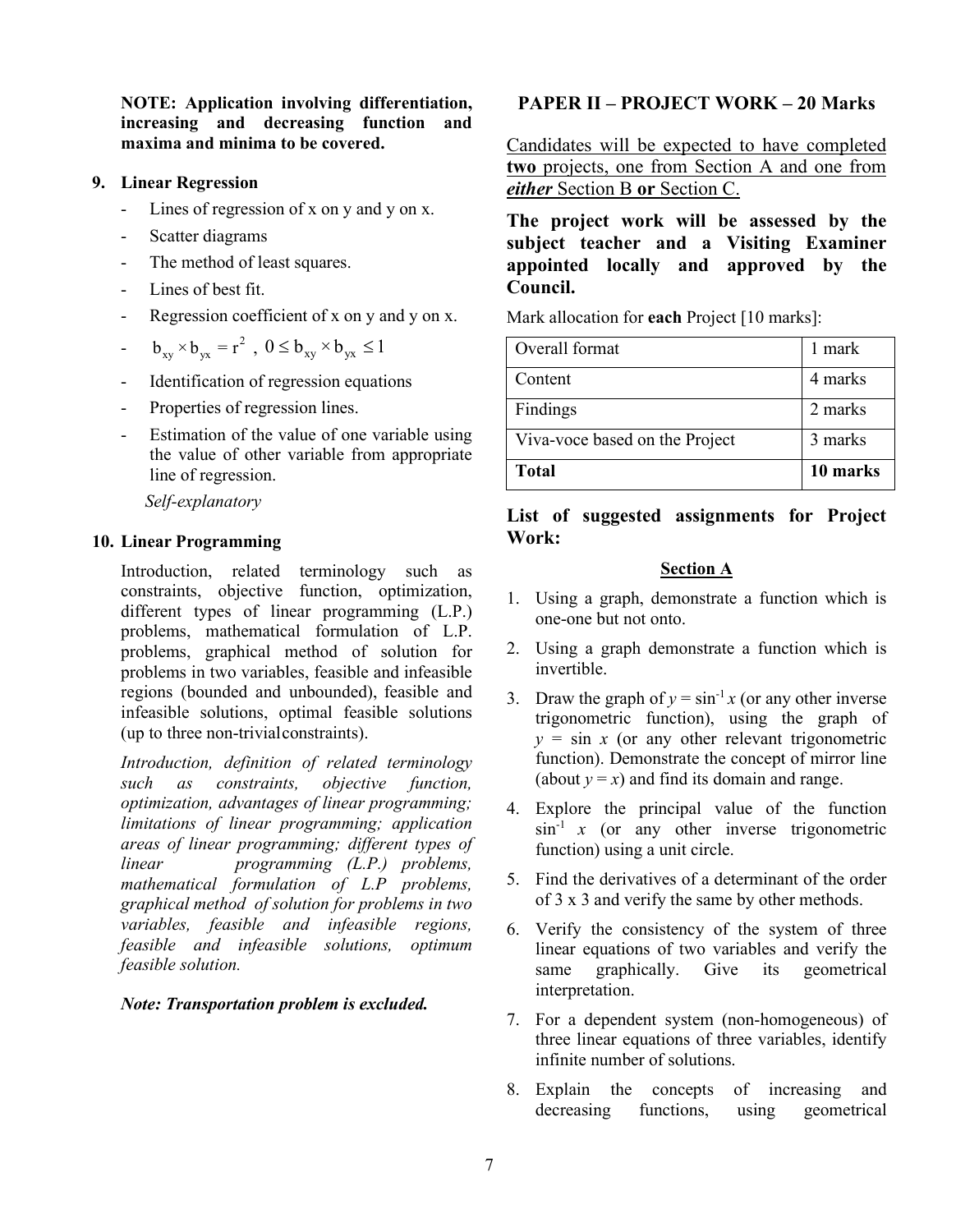significance of *dy/dx*. Illustrate with proper examples.

- 9. Explain and illustrate (with suitable examples) the concept of local maxima and local minima using graph.
- 10. Explain and illustrate (with suitable examples) the concept of absolute maxima and absolute minima using graph.
- 11. Demonstrate application of differential equations to solve a given problem (example, population increase or decrease, bacteria count in a culture, etc.).
- 12. Explain the conditional probability, the theorem of total probability and the concept of Bayes' theorem with suitable examples.
- 13. Explain the types of probability distributions and derive mean and variance of probability distribution for a given function.

#### **Section B**

- 14. Using vector algebra, find the area of a parallelogram/triangle. Also, derive the area analytically and verify the same.
- 15. Using Vector algebra, prove the formulae of properties of triangles (sine/cosine rule, etc.)
- 16. Using Vector algebra, prove the formulae of compound angles, e.g.  $sin (A + B) = Sin A Cos B$  $+$  Sin B Cos A, etc.
- 17. Find the image of a line with respect to a given plane.
- 18. Find the distance of a point from a given plane measured parallel to a given line.
- 19. Find the distance of a point from a line measured parallel to a given plane.
- 20. Find the area bounded by a parabola and an oblique line.
- 21. Find the area bounded by a circle and an oblique line.
- 22. Find the area bounded by an ellipse and an oblique line.
- 23. Find the area bounded by a circle and a circle.
- 24. Find the area bounded by a parabola and a parabola.
- 25. Find the area bounded by a circle and a parabola.

**(Any other pair of curves which are specified in the syllabus may also be taken.)**

#### **Section C**

26. Draw a rough sketch of Cost (C), Average Cost (AC) and Marginal Cost (MC)

Or

Revenue (R), Average Revenue (AR) and Marginal Revenue (MR).

Give their mathematical interpretation using the concept of increasing - decreasing functions and maxima-minima.

- 27. For a given data, find regression equations by the method of least squares. Also find angles between regression lines.
- 28. Draw the scatter diagram for a given data. Use it to draw the lines of best fit and estimate the value of Y when X is given and vice-versa.
- 29. Using any suitable data, find the minimum cost and maximum nutritional value by applying the concept of Diet problem.
- 30. Using any suitable data, find the Optimum cost in the manufacturing problem by formulating a linear programming problem (LPP).

**NOTE:** No question paper for Project Work will be set by the Council.